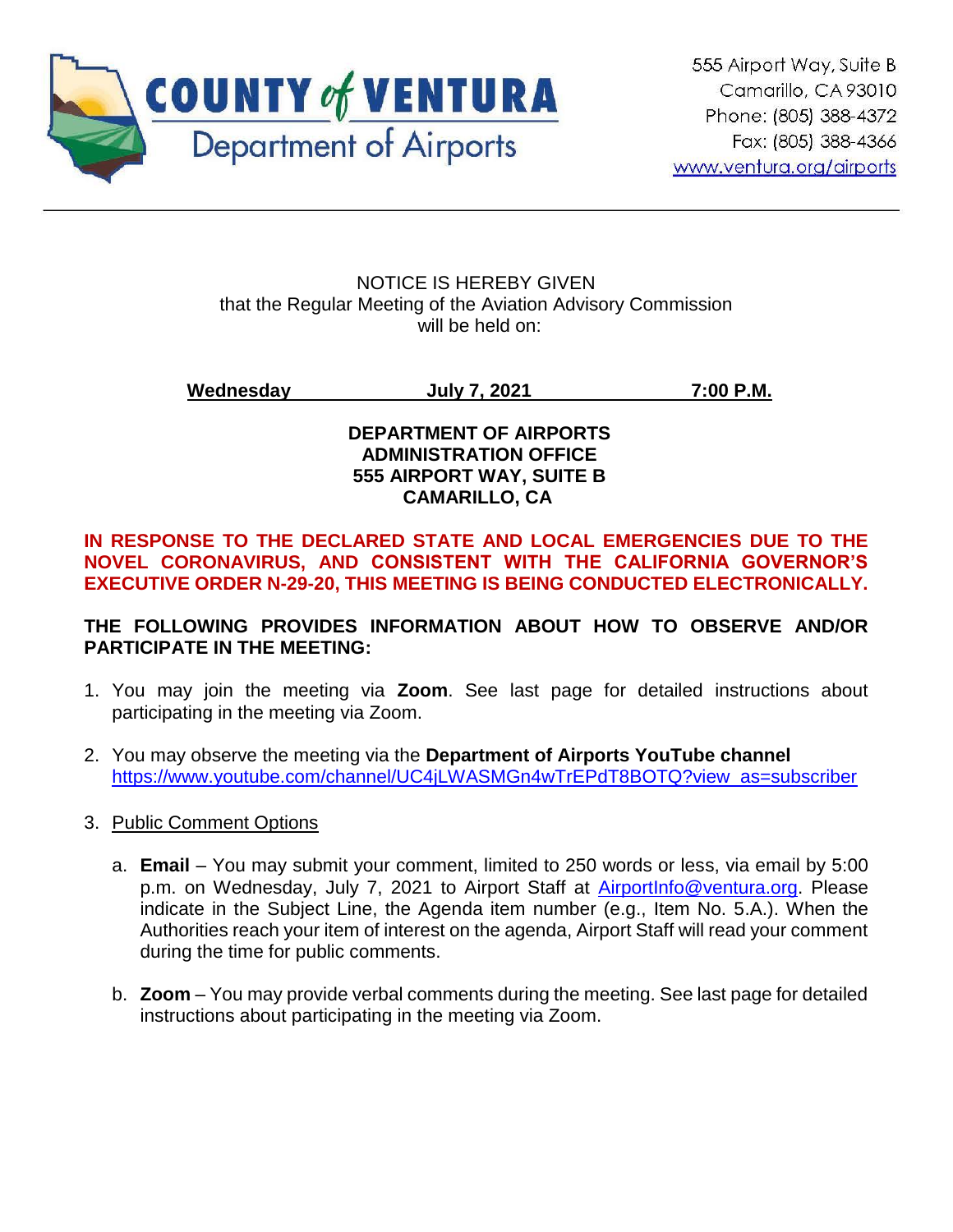#### **AGENDA**

- **1. CALL to ORDER and PLEDGE of ALLEGIANCE**
- **2. ROLL CALL**
- **3. APPROVAL of MINUTES – June 7, 2021**
- **4. PUBLIC COMMENT PERIOD**
- **5. NEW BUSINESS**
- **A. Subject: Approval of Plans and Specifications for the Runway 7-25, Taxiway Connectors and Parallel Taxiway Pavement Reconstruction at Oxnard Airport, Including Addenda Nos. 1-3; Waiver of Any Minor Irregularities in the Bid; Award a Contract for the Base Bid Schedule A and Base Bid Transition Schedule B to Sully-Miller Company, in the Amount of \$12,274,001, on the Basis of the Lowest Responsive Bid, Conditioned Upon Receipt of a Federal Aviation Administration Grant Sufficient to Fund the Project; Authorization for the Director of Airports, or Designee, to Execute the Subject Contract, if Awarded** *(Exhibit 1 available for review on the Department of Airports website*

*[www.ventura.org/airports\)](http://www.ventura.org/airports)* 

#### **Recommendations:**

Staff requests that your Commission/Authority recommend that the Board of Supervisors (Board):

- 1. Approve the plans and specifications (Exhibit 1) for the Runway 7-25, Taxiway Connectors and Parallel Taxiway Pavement Reconstruction at Oxnard Airport, including Addenda Nos. 1-3 (Exhibit 2);
- 2. Waive any minor irregularities in the bids;
- 3. Award a Contract for the Base Bid Schedule A and Base Bid Transition Schedule B to Sully-Miller Company, in the Amount of \$12,274,001, on the basis of the lowest responsive bid, conditioned upon receipt of a Federal Aviation Administration Grant sufficient to fund the project; and
- 4. Authorize the Director of Airports, or his designee, to execute the subject Contract if awarded (Exhibit 3).
- **B. Subject: Approval and Award of a Construction Administration Services Contract to Jviation, a Woolpert Company, in the Not-to-Exceed Amount of \$1,086,169, for the Runway 7-25, Connector Taxiways and Parallel Taxiway Pavement Reconstruction at Oxnard Airport, Conditioned Upon Receipt of a Federal**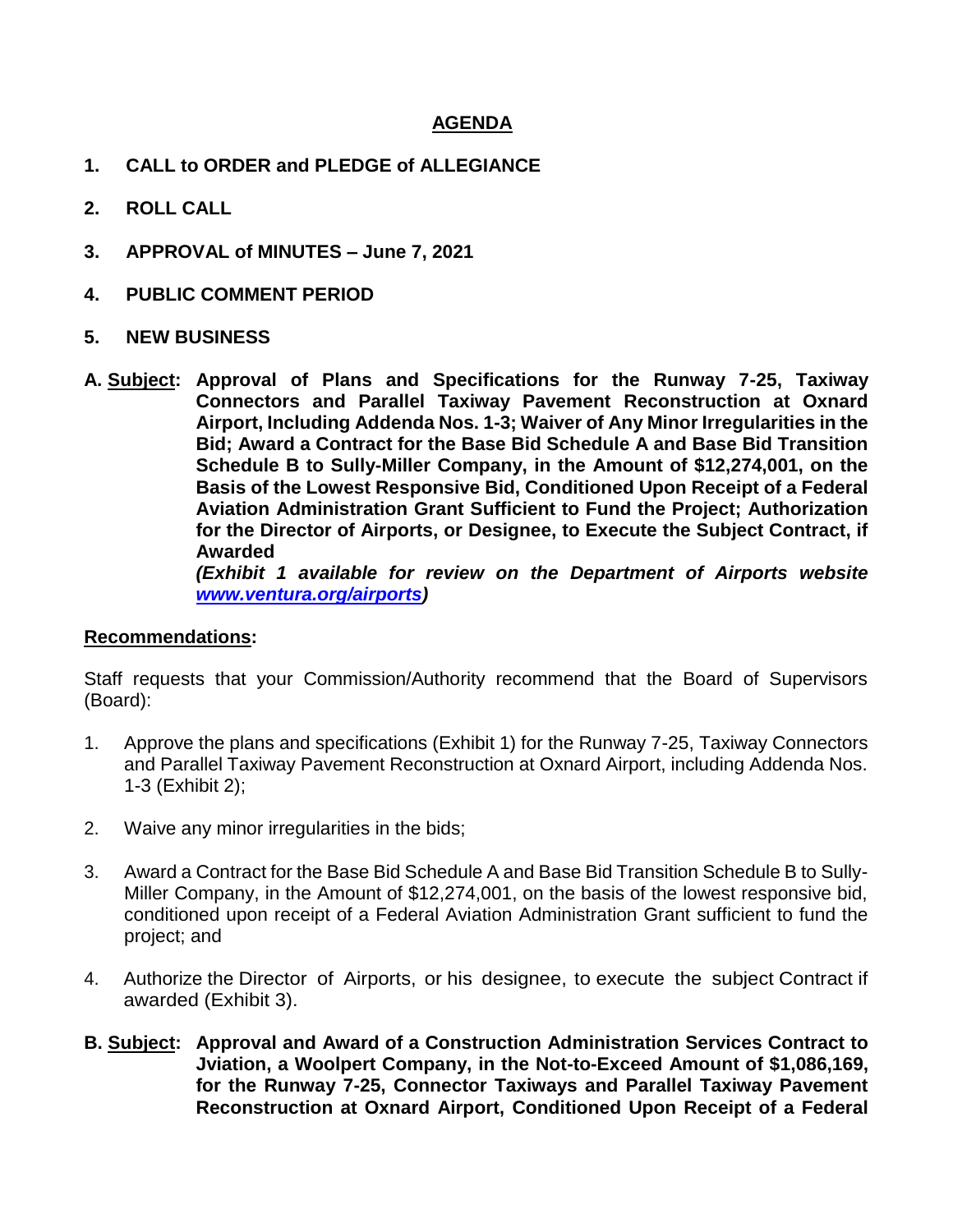#### **Aviation Administration Grant Sufficient to Fund the Project; Authorization for the Director of Airports, or Designee, to Execute the Subject Contract**

#### **Recommendations:**

Staff requests that your Commission/Authority recommend that the Board of Supervisors (Board):

- 1. Approve and award a construction administration services contract (Exhibit 1) to Jviation, a Woolpert Company, in the not-to-exceed amount of \$1,086,169, for the Runway 7-25 Pavement Reconstruction at Oxnard Airport, conditioned upon receipt of a Federal Aviation Administration Grant sufficient to fund the project; and
- 2. Authorize the Director of Airports, or his designee, to execute the subject contract.

#### **6. DIRECTOR'S REPORT**

#### **7. REPORTS**

Monthly Activity Report – May 2021 Monthly Noise Complaints – May 2021 Consultant Reports – May 2021 Airport Tenant Project Status – June 2021 Project Status – June 2021 Financial Statements Period Ended – March 31, 2021 Financial Statements Third Quarter – FY 2020/2021 Meeting Calendar

#### **8. CORRESPONDENCE**

Letter dated June 5, 2021 from Erin Powers to Eric Landegger, C.A. Rasmussen re: Bid Protest for Oxnard Airport - Runway 7-25, Taxiway Connectors and Parallel Taxiway Pavement Reconstruction; Specification No: DOA 20-02; Project No: OXR-146

Letter dated June 16, 2021 from Erin Powers to Eric Landegger, C.A. Rasmussen re: Response to June 11<sup>th</sup> Bid Protest for Oxnard Airport - Runway 7-25, Taxiway Connectors and Parallel Taxiway Pavement Reconstruction; Specification No: DOA 20-02; Project No: OXR-146

Letter dated June 18, 2021 from Madeline Herrle to Kim Rivers, Times Media Group re: Public Records Request dated June 8, 2021

Estimate dated June 18, 2021 from Ana Castro to Kathleen Wilson, Ventura County Star re: Public Records Request of June 9, 2021

Letter dated June 18, 2021 from Madeline Herrle to Dominick Mills, Mills Law Group re: Public Records Request dated June 8, 2021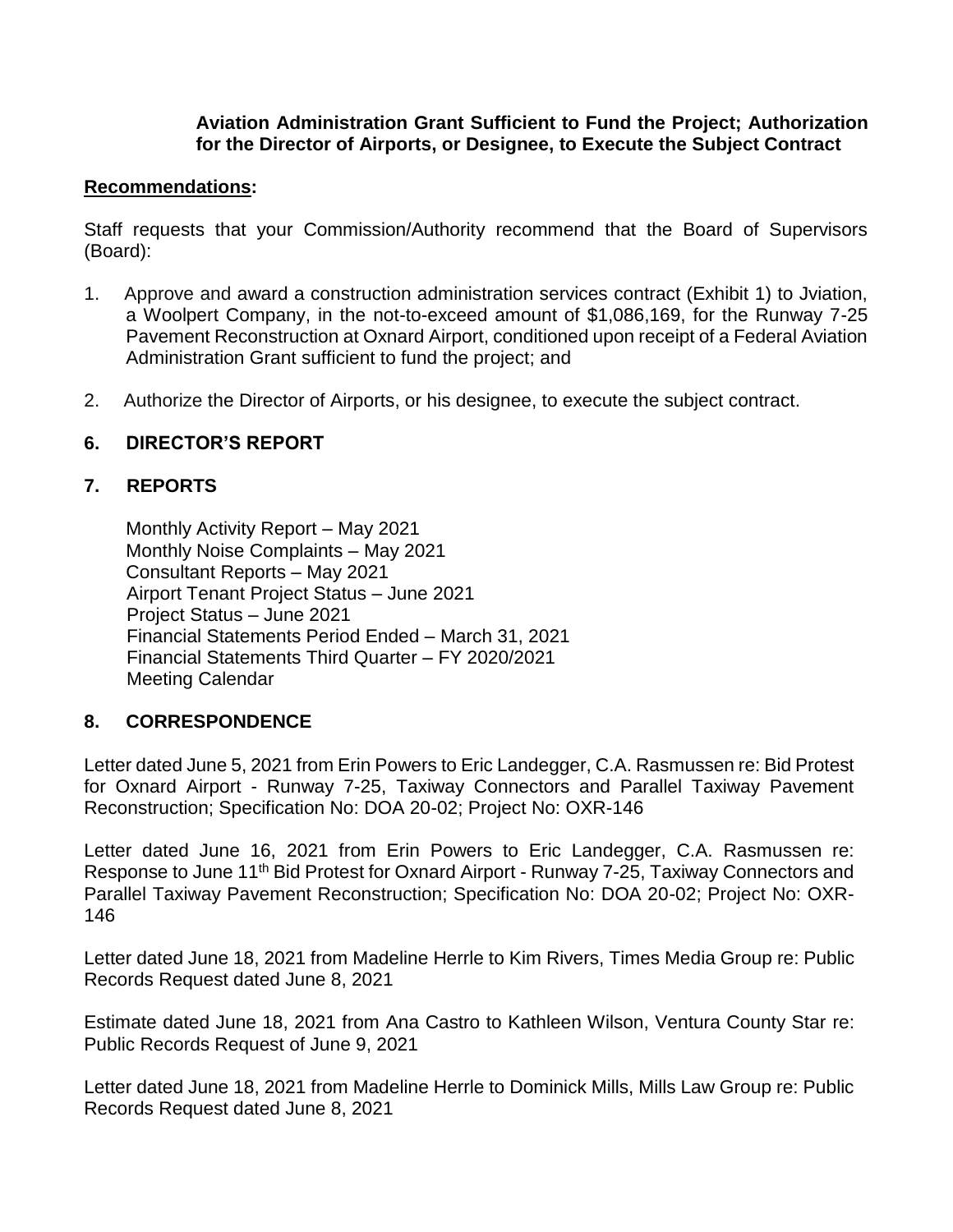Notice re: Oxnard Airport Runway 7-25, Taxiway Connectors, and Parallel Taxiway Pavement Reconstruction Project Tenant Workshop #3 Rescheduled to June 29, 2021

Notice re: Oxnard Airport Runway 7-25, Taxiway Connectors, and Parallel Taxiway Pavement Reconstruction Project Tenant Workshop #3 Rescheduled to July 6, 2021

**9. COMMISSION COMMENTS –** Comments by Commission members on matters deemed appropriate.

# **10. ADJOURNMENT**

The next regular Commission meeting will be on Monday, August 2, 2021 at 7:00 p.m. Location to be determined.

IN COMPLIANCE WITH THE AMERICANS WITH DISABILITIES ACT, IF YOU NEED SPECIAL ASSISTANCE TO PARTICIPATE IN THIS MEETING, PLEASE CONTACT ANA CASTRO AT (805) 388-4211. NOTIFICATION 48 HOURS PRIOR TO THE MEETING WILL ENABLE THE DEPARTMENT OF AIRPORTS TO MAKE REASONABLE ARRANGEMENTS TO ENSURE ACCESSIBILITY TO THIS MEETING.